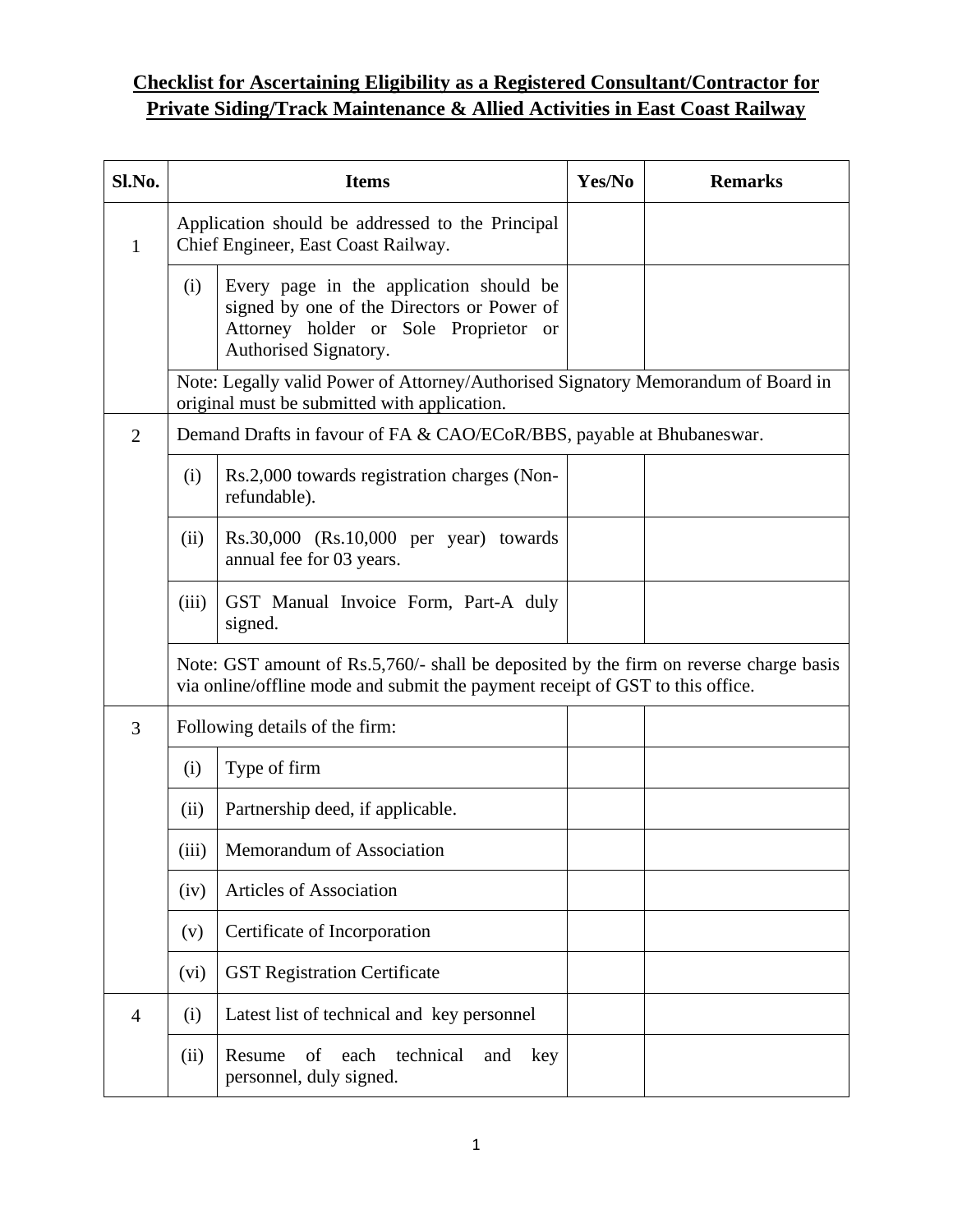| 5(A) | Atleast one of the Directors/Senior Management<br>Executive of the Consultant should be a member<br>of CEAI (Consulting Engineers Association of<br>India) signifying the consultant's performance<br>status, maintenance and competence. One of the<br>Directors/Executives of the firm should be a<br>member of the Institution of P.Way Engineers<br>(India) also. |                                                                                                                                        |  |  |
|------|-----------------------------------------------------------------------------------------------------------------------------------------------------------------------------------------------------------------------------------------------------------------------------------------------------------------------------------------------------------------------|----------------------------------------------------------------------------------------------------------------------------------------|--|--|
|      | (i)                                                                                                                                                                                                                                                                                                                                                                   | Photocopy of membership document.                                                                                                      |  |  |
|      | (ii)                                                                                                                                                                                                                                                                                                                                                                  | ID proof(s), duly attested.                                                                                                            |  |  |
|      | (iii)                                                                                                                                                                                                                                                                                                                                                                 | Copy of appointment letter issued by the<br>firm with terms and conditions.                                                            |  |  |
|      | (iv)                                                                                                                                                                                                                                                                                                                                                                  | Curricula Vitae.                                                                                                                       |  |  |
|      | (v)                                                                                                                                                                                                                                                                                                                                                                   | Self-signed undertaking on full<br>time<br>employment for full duration of the<br>enlistment of Consultants. (Annexure-I).             |  |  |
| 5(B) | Alternatively, one of the Directors/Executives of<br>the Consultants should be a retired IRSE officer of<br>rank not lower than Senior Administrative Grade.<br>It is to be ensured that such an officer is on full<br>time employment for full duration of the work for<br>which consultant is being enlisted/approved.                                              |                                                                                                                                        |  |  |
|      | (i)<br>ID proof(s), duly attested.                                                                                                                                                                                                                                                                                                                                    |                                                                                                                                        |  |  |
|      | (ii)                                                                                                                                                                                                                                                                                                                                                                  | Copy of appointment letter issued by the<br>firm with terms and conditions.                                                            |  |  |
|      | (iii)                                                                                                                                                                                                                                                                                                                                                                 | Copy of PPO issued by Railway or<br>Service Certificate.                                                                               |  |  |
|      | (iv)                                                                                                                                                                                                                                                                                                                                                                  | Curricula Vitae.                                                                                                                       |  |  |
|      | (v)                                                                                                                                                                                                                                                                                                                                                                   | Self-signed<br>undertaking on<br>full<br>time<br>employment for full duration<br>of<br>the<br>enlistment of Consultants. (Annexure-I). |  |  |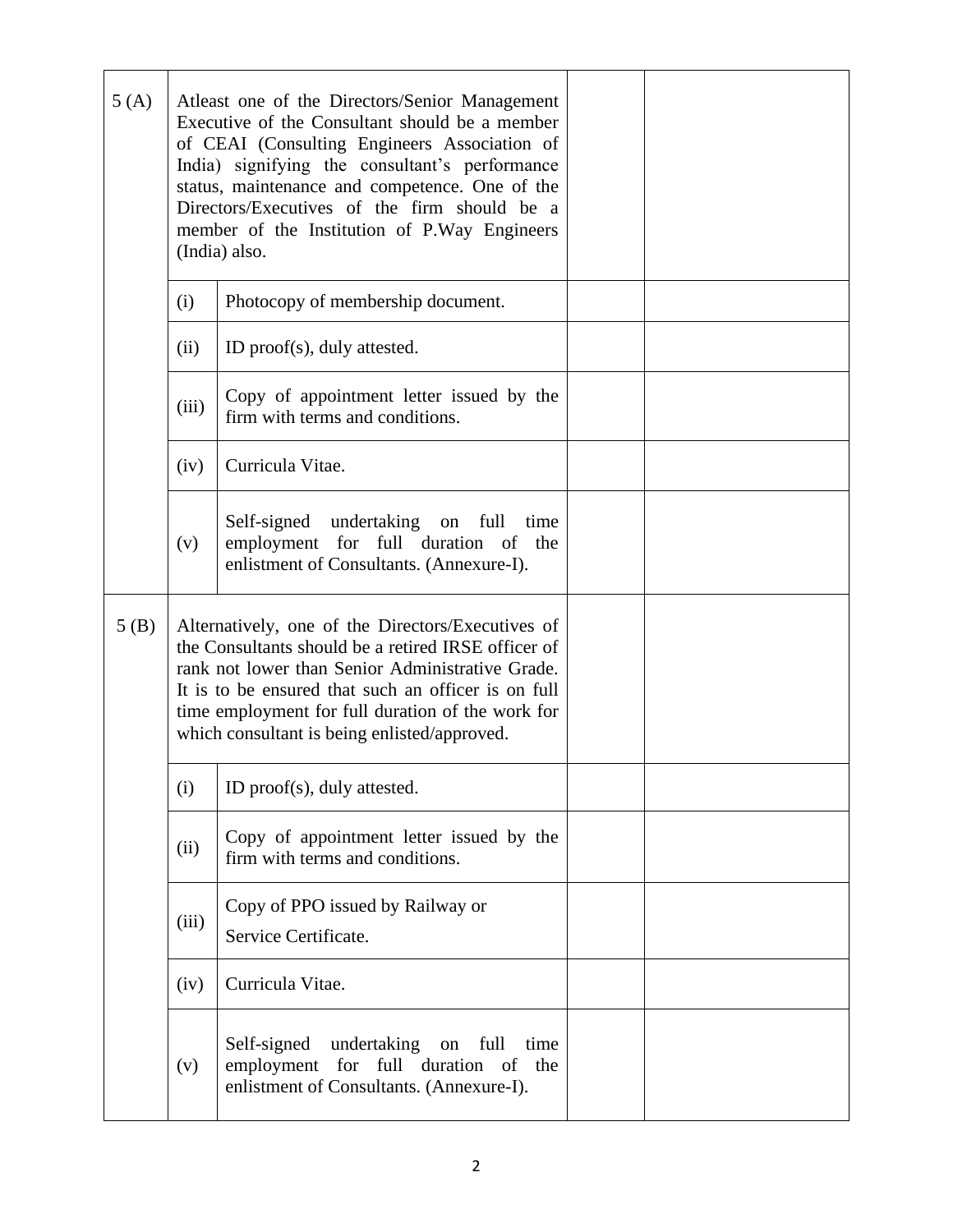| 6 |       | Following documents should be submitted by the applicant.                                                                                                                                                                                                                                                                                                                |  |  |  |
|---|-------|--------------------------------------------------------------------------------------------------------------------------------------------------------------------------------------------------------------------------------------------------------------------------------------------------------------------------------------------------------------------------|--|--|--|
|   | (i)   | Undertaking of the consultant that they are well<br>conversant with Railway rules, Guidelines and<br>Codes, those have been published either in<br>printed form or available in Railway website,<br>which are applicable for survey and construction<br>management works of private railway sidings,<br>private freight terminals and such other works<br>(Annexure-II). |  |  |  |
|   | (ii)  | Photocopy of the PAN card of the firm, duly<br>attested.                                                                                                                                                                                                                                                                                                                 |  |  |  |
|   | (iii) | Audited Balance Sheet and Profit & Loss<br>account for the last 03 years by registered<br>Chartered Accountant, duly attested.                                                                                                                                                                                                                                           |  |  |  |
|   | (iv)  | Annual Turnover Certificate (for last 03 years)<br>Chartered Accountant or from<br>from<br>any<br>nationalized bank (Solvency certificate), duly<br>attested.                                                                                                                                                                                                            |  |  |  |
|   | (v)   | Details of work proposed to be taken up by the<br>firm if registered as Approved Consultants.                                                                                                                                                                                                                                                                            |  |  |  |
| 7 | a)    | Project experience in consultancy services:                                                                                                                                                                                                                                                                                                                              |  |  |  |
|   |       | i. Name of the client for whom the work was<br>executed/is under execution.<br>ii. Description of work.<br>iii. Location of work.<br>iv. Value of contract.<br>v. Period of completion (Scheduled/Actual)<br>vi. Present status of work.                                                                                                                                 |  |  |  |
|   | b)    | Performance Certificate(s) from clients for the<br>works completed and works in progress executed<br>in East Coast Railway and other Railways.                                                                                                                                                                                                                           |  |  |  |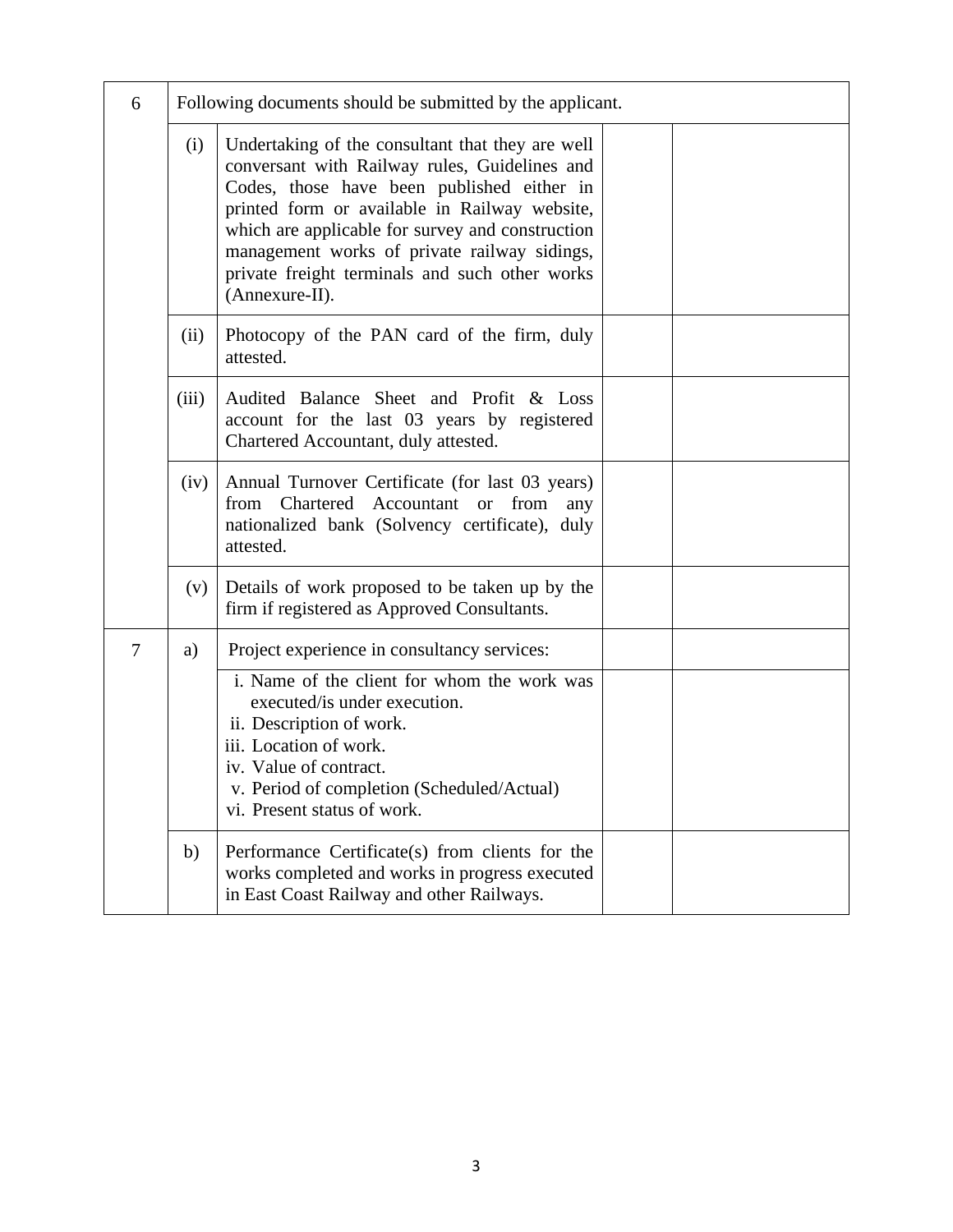#### **NOTES:**

- 1. 'Checklist for Ascertaining Eligibility as a Registered Consultant/Contractor' is uploaded in the official website of East Coast Railway- http://www.eastcoastrail.indianrailways.gov.in < About us < HQ Departments < Civil Engineering. All consultants must apply only in prescribed checklist along with the application and requisite documents in order.
- 2. Registration fee and Annual fee for three years should be submitted along with the GSTN Manual Invoice Form available in the website.
- 3. Photocopy of any document should be self-attested or Public Notary.
- 4. In case of membership of the Consulting Engineers Association of India and Institution of P.Way Engineers (India), photocopies of the membership should be valid during enlisted period.
- 5. Completion/Performance certificate(s) issued by the clients will be accepted only while applying for registration/re-registration. In case no past performance is available at the time of re-registration, then the application has to be dealt with as if it is a fresh registration.
- 6. For registration based on another Zonal Railway, the above-mentioned details are not applicable. In such case, if a consultant is already registered on one Zonal Railway and he applies for registration in this Railway, the application should be submitted along with the letter of registration approved by the other Zonal Railway. The firm must state this clearly in their application and should submit all the details submitted to that Zonal Railway where the firm is already registered.
- 7. Every year, performance report shall be submitted in prescribed form (**Annexure-III**) along with the performance certificate(s) from the clients for work in progress and work completed during enlisted period. In case of any default in submission, the firm's empanelment as a Registered Consultant may be withdrawn subject to their performance report.
- 8. In case of discontinuation of any Director/Executive working with the firm on full time employment for full duration of the enlistment, the same shall be reported immediately to this office for further necessary action.
- 9. After completion of 3 years as Approved Consultants, such consultants shall have to apply for re-registration. In order to maintain the continuity as Approved Consultants in East Coast Railway, the application for re-registration must be submitted three months in advance before the expiry of registration. In case of delay in submission, the approval may be granted from the date of approval of competent authority subject to their satisfactory performance.
- 10. Any change in the profile/address of the company should be intimated for office record  $\&$ communication after registering the same with the registrar of companies.
- 11. Any consultant not conforming to the terms and conditions of registration/re-registration for private siding works is liable to be summarily rejected. Approval granted is liable to be withdrawn at any stage, if performance/dealings are found to be unsatisfactory.

Further details, clarifications etc. may be asked from the consultant for concluding the approval process, if considered necessary.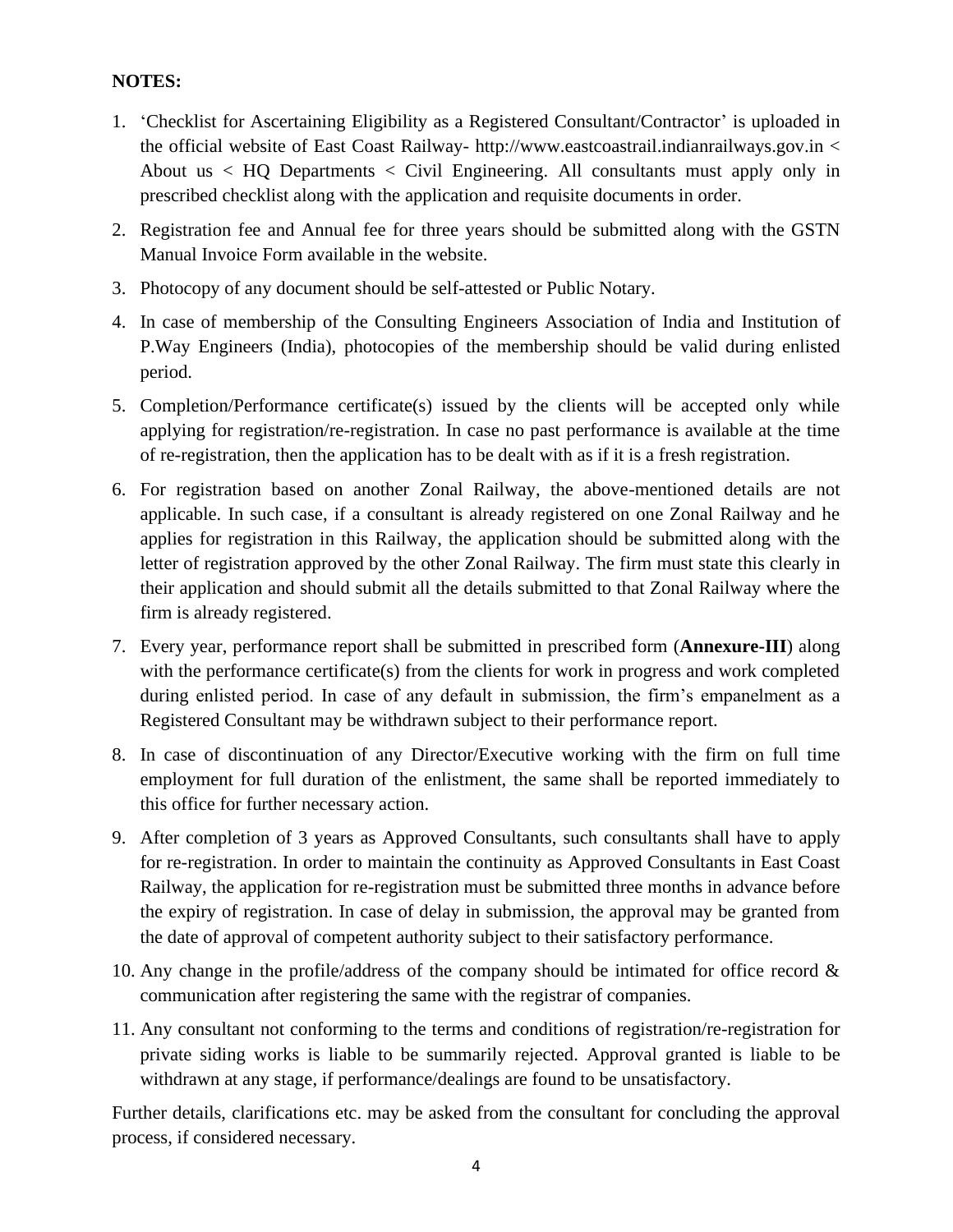### Annexure-I

#### **AUTHORITY BY FIRM**

Sri/Smt.\_\_\_\_\_\_\_\_\_\_\_\_\_\_\_\_\_\_\_\_\_\_\_\_\_\_\_\_\_\_\_\_\_\_\_\_\_\_\_\_\_\_\_\_\_\_\_\_\_\_\_\_\_\_, is working as \_\_\_\_\_\_\_\_\_\_\_\_\_\_\_\_\_\_\_\_\_\_\_\_\_\_\_\_\_\_\_\_\_\_\_\_\_\_\_\_\_\_\_ with our firm on full time employment

for full duration of the enlistment of Consultants in the Railways since\_\_\_\_\_\_\_\_\_\_\_.

Date:

…………………………………..

(Signature)

Name: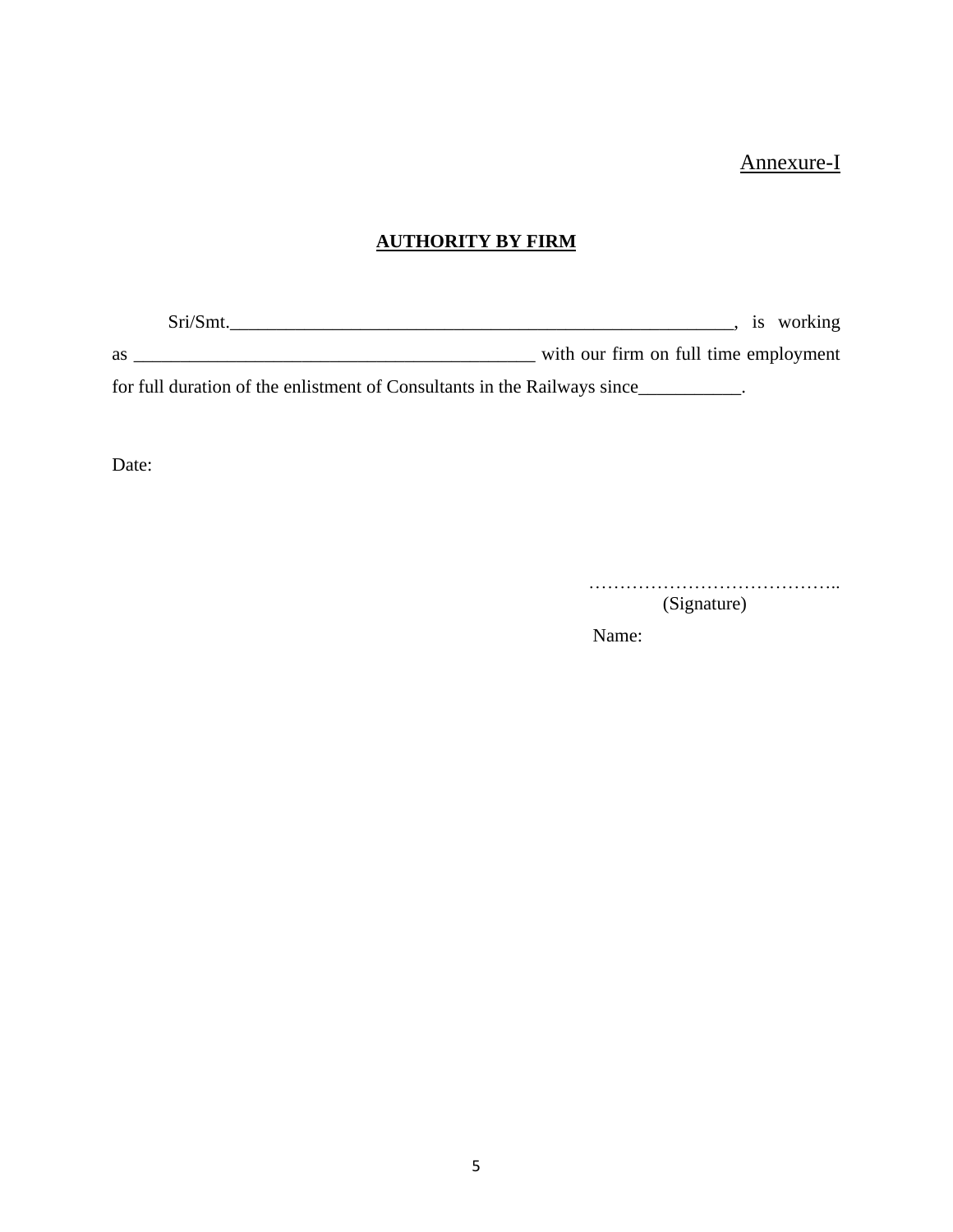## Annexure-II

## **UNDERTAKING**

We,…………………………………………………………………………………………are well conversant with Railway Rules, Guide lines and codes, those have been published either in printed form or available in Railway website, which are applicable for Survey and Construction

management works of Private Railway Sidings, Private Freight terminals and such other works.

…………………………………….....

(Signature of the Director/POA Holder)